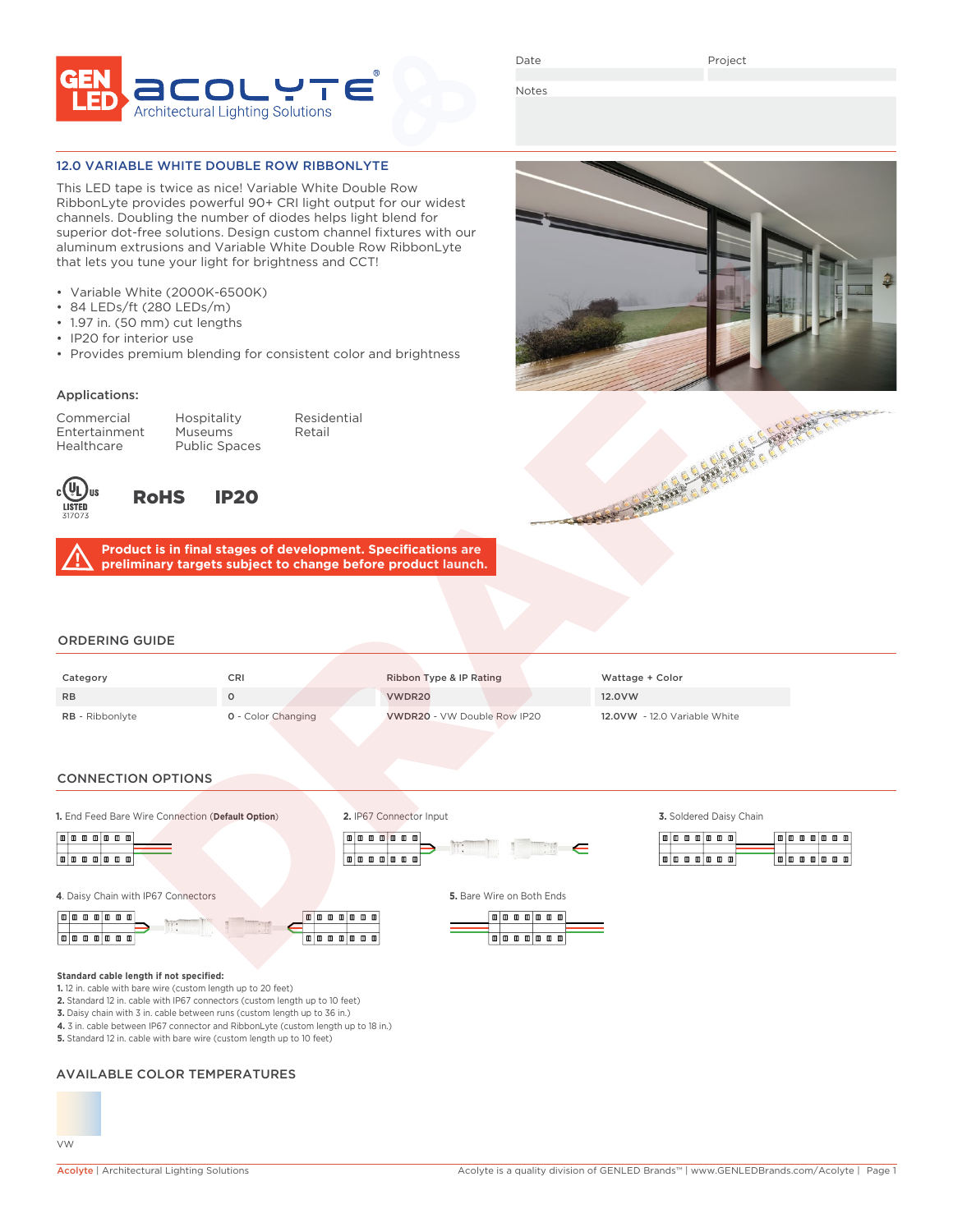

## SPECIFICATIONS / DIAGRAM / USAGE GUIDELINES

|                                          | 12.0 VARIABLE WHITE DOUBLE ROW RIBBONLYTE                                                                                                                                                                                                                         |
|------------------------------------------|-------------------------------------------------------------------------------------------------------------------------------------------------------------------------------------------------------------------------------------------------------------------|
| <b>Operating Voltage</b>                 | 24 V                                                                                                                                                                                                                                                              |
| <b>Power Consumption</b>                 | 12.2 W/ft (40.0 W/m)                                                                                                                                                                                                                                              |
| Current (mA) - 24V                       | 538.9 mA/ft (1766.8 m/A/m)                                                                                                                                                                                                                                        |
| <b>LED Pitch</b>                         | 84 LEDs/ft (280 LEDs/m)                                                                                                                                                                                                                                           |
| <b>Protection Rating</b>                 | IP20                                                                                                                                                                                                                                                              |
| Dimming/Control                          | DMX / 0-10V with Dimming Module                                                                                                                                                                                                                                   |
| <b>Operating Temperature</b>             | -22° F to 140° F (-30° C to 60° C)                                                                                                                                                                                                                                |
| <b>Color Temperatures</b>                | 2000K - 6500K                                                                                                                                                                                                                                                     |
| MacAdam Ellipses (SDCM)                  | 2-Step Binning                                                                                                                                                                                                                                                    |
| Maximum Light Output                     | 831 lm/ft (2722 lm/m) all LEDs on                                                                                                                                                                                                                                 |
| <b>Binning Tolerance</b>                 | $+/- 100K$                                                                                                                                                                                                                                                        |
| LED Beam Angle                           | 120°                                                                                                                                                                                                                                                              |
| Lamp Life                                | 43,000 hrs L70 @ 131° F (55° C)                                                                                                                                                                                                                                   |
| Cuttable Length                          | 1.97 in. (50mm)                                                                                                                                                                                                                                                   |
| Lumens/Watt                              | 68.1 lm/W                                                                                                                                                                                                                                                         |
| <b>Constant Voltage</b>                  | $\checkmark$                                                                                                                                                                                                                                                      |
| Cable Length                             | 12 in (30.5 cm)                                                                                                                                                                                                                                                   |
| Certifications                           | UL 2108 Issued: 2016/06/17 Ed: 1 Rev: 2021/10/16 Low Voltage Lighting Systems.<br>CSA C22.2 No. 250.0, General Requirements for Luminaires.<br>ROHS compliant UL 2108.                                                                                            |
|                                          |                                                                                                                                                                                                                                                                   |
| <b>24V DIMENSIONS</b><br><b>Top View</b> | <b>Side View</b><br>Dimensions                                                                                                                                                                                                                                    |
| $\square$<br>IP <sub>20</sub><br>◫       | $\Box$ $\Box$ $\Box$<br>$\Box$<br>$\mathbb{Z}$ $\mathbb{Z}$<br>Width 0.87 in. (22 mm)<br>Max Length XXX ft X in. (X m)<br>$\mathbb{Z}$ $\mathbb{Z}$<br>▥<br>$\Box$<br>$\mathbb{Z}$<br>$\mathbb{Z}$<br>Height 0.09 in (2.3 mm)<br>CUTTABLE EVERY: 1.97 in. (50 mm) |
|                                          | VARIABLE WHITE DIMMING MODULE (Part #: VWDIMMOD) - COMPATIBLE WITH 12.0 VARIABLE WHITE DOUBLE ROW RIBBONLYTE                                                                                                                                                      |
|                                          | 1 dimming module required per 30 ft (9.1 m)                                                                                                                                                                                                                       |

#### USAGE GUIDELINES

- When installing this product take into account the surface temperature of the material this product is mounted to. Many building surfaces which are exposed to direct sunlight exceed the 140 °F (60 °C) maximum that our product is rated for. High risk locations like this should be avoided.
- Please refer to our RibbonLyte Proper Use Guide in our *Application Guide* for more information. Available for download at www.GENLEDBrands.com/Acolyte.
- Compatible with a wide variety of control products including the entire line of Lutron dimming systems.
- For use with Acolyte drivers, 0-10V dimming modules and interface controllers (DMXINF models).
- Use with non-Acolyte supplied drivers is not supported or warrantied.
- Due to the nature of the product, RibbonLyte cuttable lengths are generally longer or shorter than the customer requested length. Unless specified, RibbonLyte is factory cut at the shorter cuttable point.
- We reserve the right to make changes to product lineup, specifications, design and finishes at any time without notice.

Acolyte does not warrant or represent that the information is free from errors or omission. The information may change without notice and Acolyte is not in any way liable for the accuracy of any information printed and stored or in any way interpreted or used.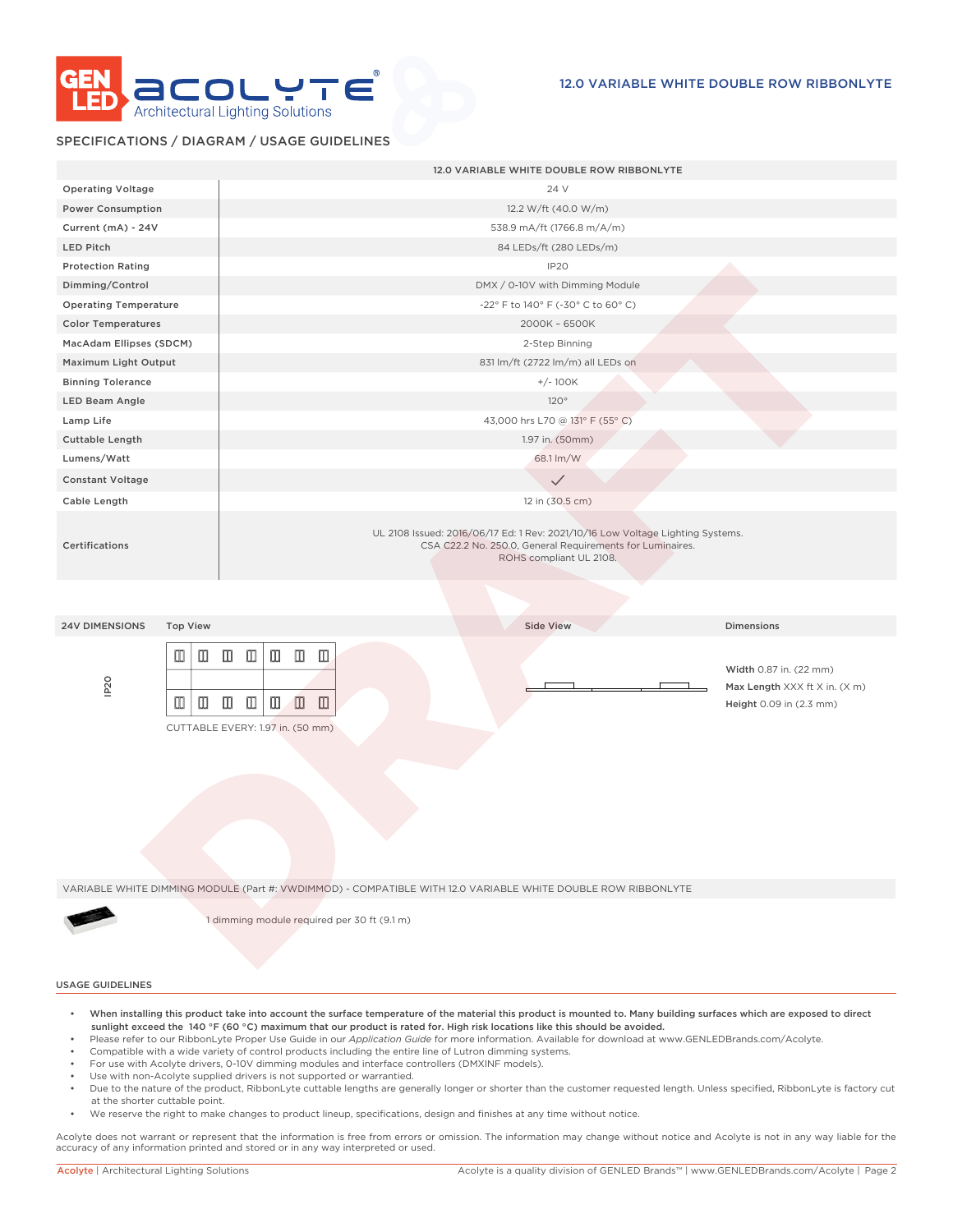

## CHANNEL COMPATIBILITY / CHANNEL OPTIONS

| CHANNEL                | <b>IP20</b>  | SURFACE MOUNTED CHANNELS                                                                                                                                             |  |
|------------------------|--------------|----------------------------------------------------------------------------------------------------------------------------------------------------------------------|--|
| AC1                    |              | LENS OPTIONS: C - Clear F - Frosted K - Black M - Milky NP - Narrow Prismatic WP - Wide Prismatic RM - Round Milky SM - Square Milky                                 |  |
| AC <sub>2</sub>        |              |                                                                                                                                                                      |  |
| AC3                    |              |                                                                                                                                                                      |  |
| AC4                    |              |                                                                                                                                                                      |  |
| AC5                    |              |                                                                                                                                                                      |  |
| AC <sub>14</sub>       |              |                                                                                                                                                                      |  |
| AP1                    |              | AS13<br>AS28<br>AS30<br>AS53                                                                                                                                         |  |
| AR1                    |              | RM, SM<br>M, NP, WP<br>C, M, K, RM, SM<br>M, NP, WP                                                                                                                  |  |
| AR <sub>2</sub>        |              |                                                                                                                                                                      |  |
| AR3                    |              |                                                                                                                                                                      |  |
| AR5                    |              | RECESSED CHANNELS                                                                                                                                                    |  |
| AR8                    |              |                                                                                                                                                                      |  |
| AR10                   |              | WP - Wide Prismatic RM - Round Milky SM - Square Milky<br>LENS OPTIONS: C - Clear F - Frosted K - Black M - Milky NP - Narrow Prismatic                              |  |
| AR14                   |              |                                                                                                                                                                      |  |
| AR16                   |              |                                                                                                                                                                      |  |
| AR20                   |              |                                                                                                                                                                      |  |
| AR23                   |              |                                                                                                                                                                      |  |
| AR25                   | $\checkmark$ |                                                                                                                                                                      |  |
| AR30                   | ✓            | AR25<br>AR30<br>AR33<br>SC4<br>SC5                                                                                                                                   |  |
| AR33                   |              | M, K, RM, SM<br>M, K, RM, SM<br>C, M, K, RM, SM<br>C, M, K, RM, SM<br>M, NP, WP                                                                                      |  |
| AS1                    |              |                                                                                                                                                                      |  |
|                        |              |                                                                                                                                                                      |  |
| AS <sub>2</sub><br>AS3 |              |                                                                                                                                                                      |  |
| AS6                    |              |                                                                                                                                                                      |  |
|                        |              |                                                                                                                                                                      |  |
| AS10                   |              |                                                                                                                                                                      |  |
| AS12                   |              |                                                                                                                                                                      |  |
| AS13<br>AS14           | $\checkmark$ |                                                                                                                                                                      |  |
|                        |              |                                                                                                                                                                      |  |
| AS16                   |              |                                                                                                                                                                      |  |
| <b>AS20G</b><br>AS23   |              |                                                                                                                                                                      |  |
| AS28                   |              |                                                                                                                                                                      |  |
| AS30                   |              |                                                                                                                                                                      |  |
| AS53                   |              |                                                                                                                                                                      |  |
| AT4                    |              |                                                                                                                                                                      |  |
| AT5                    |              |                                                                                                                                                                      |  |
| AT11                   |              |                                                                                                                                                                      |  |
| AW10                   |              |                                                                                                                                                                      |  |
| AW12                   |              |                                                                                                                                                                      |  |
| AW14                   |              |                                                                                                                                                                      |  |
| AW35                   |              |                                                                                                                                                                      |  |
| AW38                   |              |                                                                                                                                                                      |  |
| AW40                   |              |                                                                                                                                                                      |  |
| <b>B1</b>              |              |                                                                                                                                                                      |  |
| <b>B2</b>              |              |                                                                                                                                                                      |  |
| C <sub>22</sub>        |              |                                                                                                                                                                      |  |
| GL1                    |              |                                                                                                                                                                      |  |
| GL <sub>2</sub>        |              |                                                                                                                                                                      |  |
| ROUND                  |              |                                                                                                                                                                      |  |
| ROUND12                |              |                                                                                                                                                                      |  |
| ROUND20                |              |                                                                                                                                                                      |  |
| SC1                    |              |                                                                                                                                                                      |  |
| SC <sub>2</sub>        |              |                                                                                                                                                                      |  |
|                        |              |                                                                                                                                                                      |  |
|                        |              |                                                                                                                                                                      |  |
| SC3                    |              |                                                                                                                                                                      |  |
| SC4                    |              |                                                                                                                                                                      |  |
| SC <sub>5</sub>        |              |                                                                                                                                                                      |  |
| SC6                    |              |                                                                                                                                                                      |  |
| <b>SC-CORNER1</b>      |              |                                                                                                                                                                      |  |
| SC-CORNER2             |              |                                                                                                                                                                      |  |
| <b>ST10</b><br>W31     |              | <b>DISCLAIMER</b><br>When installing this product take into account the surface temperature of the material this product is mounted to. Many building surfaces which |  |